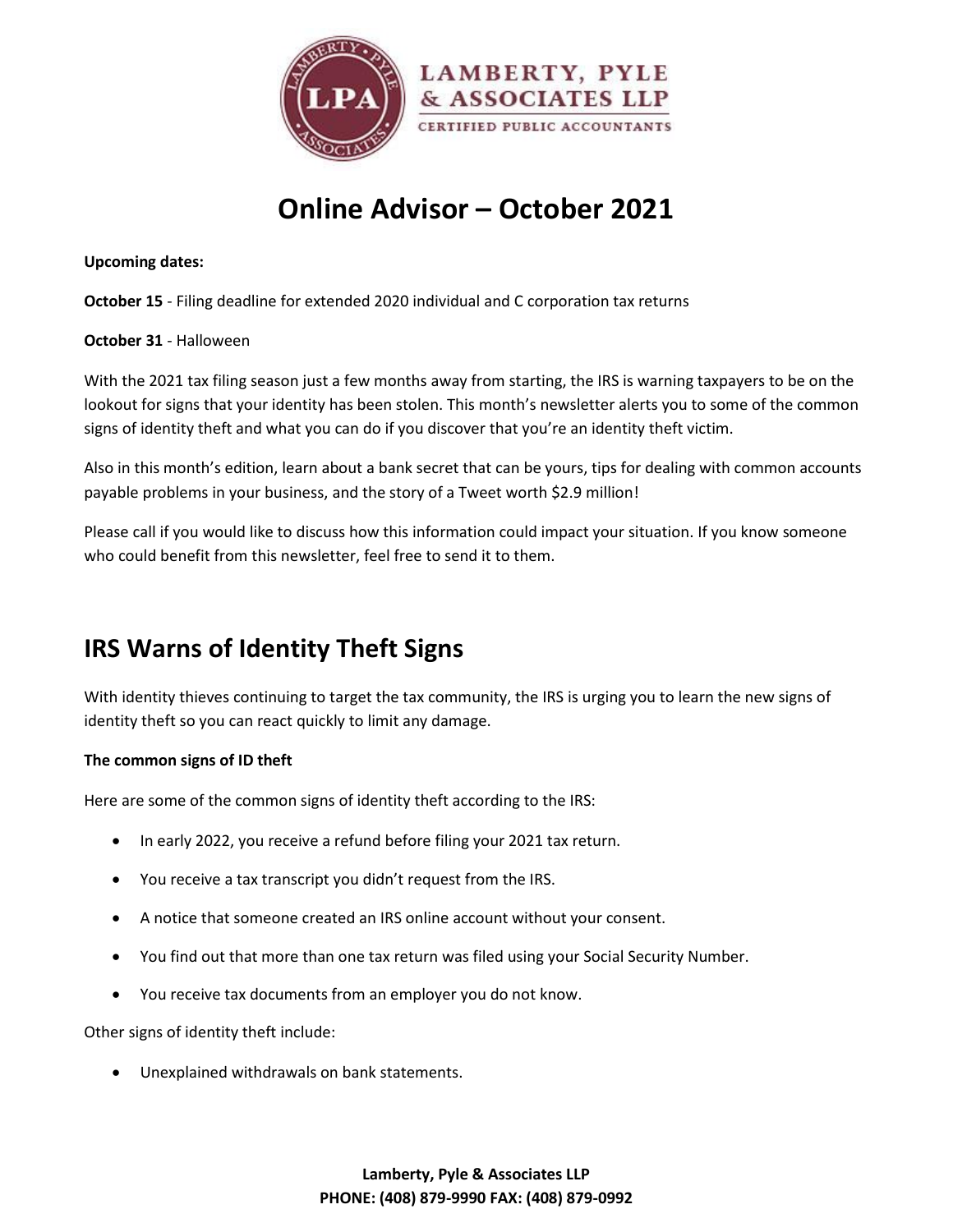

- Mysterious credit card charges.
- Your credit report shows accounts you didn't open.
- You are billed for services you didn't use or receive calls about phantom debts.

#### **What you can do**

If you discover that you're a victim of identity theft, consider taking the following action:

- **Notify creditors and banks.** Most credit card companies offer protections to cardholders affected by ID theft. Generally, you can avoid liability for unauthorized charges exceeding \$50. But if your ATM or debit card is stolen, report the theft immediately to avoid dire consequences.
- **Place a fraud alert on your credit report.** To avoid long-lasting impact, contact any one of the three major credit reporting agencies—Equifax, Experian or TransUnion—to request a fraud alert. This covers all three of your credit files.
- **Report the theft to the Federal Trade Commission (FTC).** Visit [identitytheft.gov](http://identitytheft.gov/) or call 877-438-4338. The FTC will provide a recovery plan and offer updates if you set up an account on the website.
- **Please call if you suspect any tax-related identity theft.** If any of the previously mentioned signs of taxrelated identity theft have happened to you, please call to schedule an appointment to discuss next steps.

# **This Bank Secret Can Be Yours**

**Know the way loans work...and use it to your advantage!**

Every banker knows that the majority of the money they make on a loan is made in the first few years of the loan. By understanding this fact, you can greatly reduce the amount you pay when buying your house, paying off your student loan, or buying a car. Here is what you need to know:

## **Your payment never changes**

When you obtain a loan, the components of that loan are interest, the number of years to repay the loan, the amount borrowed, and the monthly payment. Assuming a fixed rate note, the payment never changes. Here is an example of a \$250,000 loan.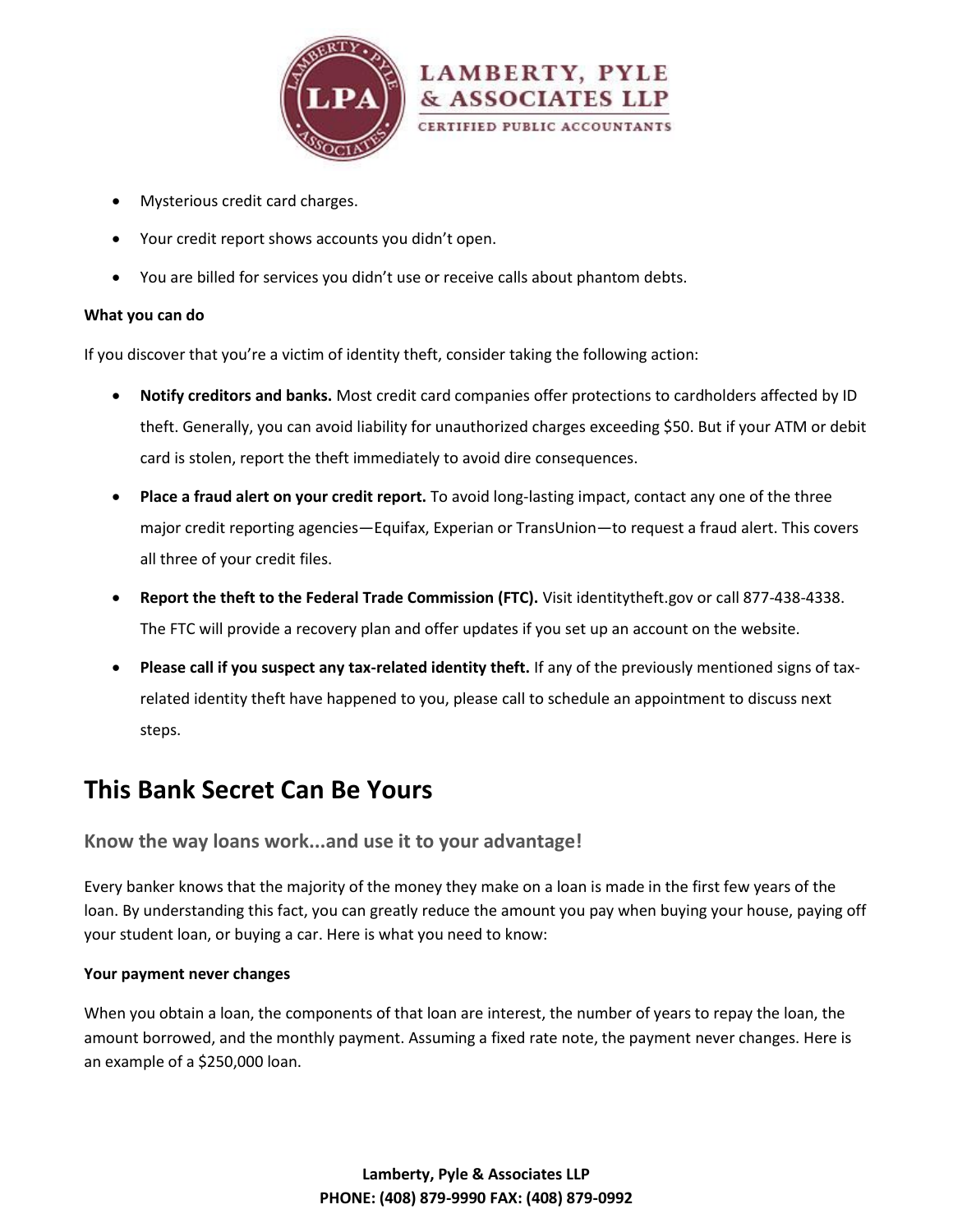

It is important to note that your payment in month one is \$1,158 and your monthly payment thirty years later is the same amount...\$1,158.

#### **Each payment has two parts**

What does change every month is what is inside each payment. Every loan payment has two parts. One is a payment that reduces the amount of money you owe, called principal. The other part of the payment is for the bank, called interest expense. Now look at the component parts of the first payment and then the last payment:

So while your monthly payment never changes, the amount used to reduce the loan each month varies DRAMATICALLY. Remember your total cost of borrowing \$250,000 includes more than \$166,000 in interest!

#### **Use the knowledge to your advantage**

Here's how you can use this information to your advantage.

#### **For new loans**

- Only sign up for loans that allow you to make pre-payments without penalty.
- When borrowing money, keep some of your cash in reserve. Try to reserve a minimum of 10 to 20 percent of the amount borrowed. So in this example, try to reserve \$25,000 to \$50,000 in cash.
- Immediately after getting the loan, consider using the excess cash as a pre-payment on the note. By doing this you can dramatically reduce the interest expense over the life of the note, all while keeping your payment constant. Even though your monthly payment may be a little higher, the extra payment amount will pay back the loan more quickly.

#### **For existing loans**

- *Create and look at your loan's amortization table.* This table shows how much of each payment is used to pay down the loan balance and how much goes to your lender as interest. In the above example, 67 percent of the first payment is for the bank, while only ½ of 1 percent of the last payment is for the bank.
- *Pay more to you than the bank.* Aggressively prepay down any loan until more of each payment goes to you versus the bank. This is the crossover point of your loan.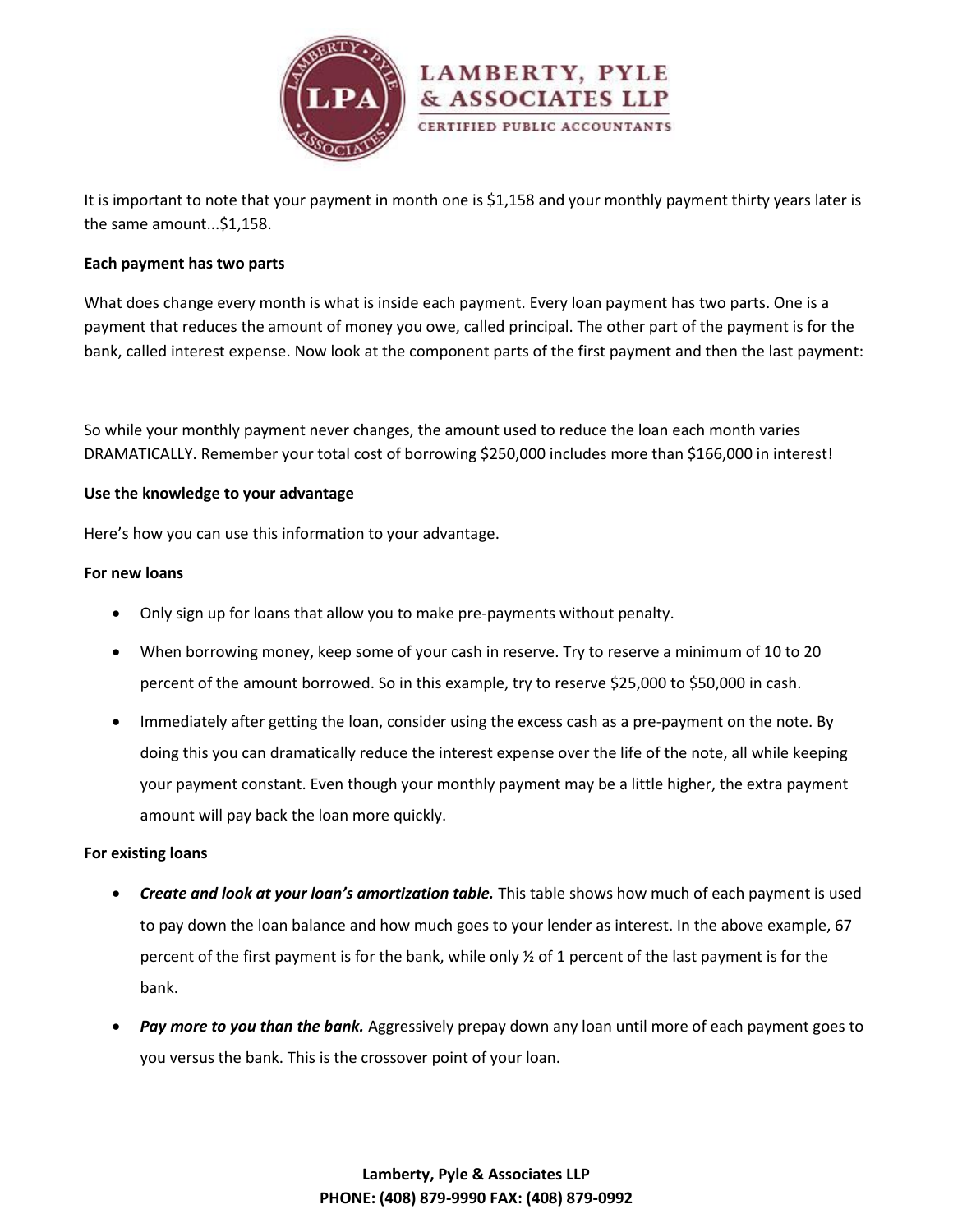

 *Find your sweet spot.* After hitting the crossover point, next consider the efficiency of each prepayment and determine when you consider your prepayment ineffective. No one would consider prepaying that last payment when interest expense is only \$4.00. But if more than 25% of the payment goes to interest? Keep making prepayments.

#### **Final thought**

When you make a prepayment on a loan, reduce the loan balance by your prepayment, then look at the amortization table. See how many payments are eliminated with your prepayment and add up all the interest you save. You will be amazed by the result.

# **Tips For Dealing With Common Accounts Payable Problems**

The accounts payable process is typically very labor-intensive for many small business owners. While moving to a paperless environment may help alleviate some of your accounts payable headaches, there will be new problems you'll have to successfully navigate.

Here are some of the most encountered accounts payable problems and several solutions to consider.

#### **Common problems with accounts payable**

- **Double payment.** A vendor sends you an invoice for \$100. Your company promptly pays this vendor \$100, but a short time later another payment for \$100 goes out to the vendor. Sometimes this can be the fault of the vendor sending an invoice in different ways (i.e. via fax and e-mail). Or the vendor moves to digital invoicing and emails more than one person in your company, effectively duplicating the invoice electronically. Or even worse, you print out a digital invoice twice.
- **Vanishing invoices.** Your company could get an invoice from a vendor and have that invoice get misplaced, or the invoice accidentally gets destroyed before ever making it into your A/P system. With digital invoices, how do you know which one is the original and which one is a duplicate?
- **Sending payment prior to delivery.** There are sometimes benefits to paying an invoice as soon as possible. However, if your company pays an invoice before a shipment arrives, that could lead to an awkward conversation with your vendor if any of the shipment arrives with damaged or missing items.
- **Matching errors.** A manual investigation is often required if a discrepancy is discovered between purchase orders, invoices and other documents. This often happens when multiple invoices are paid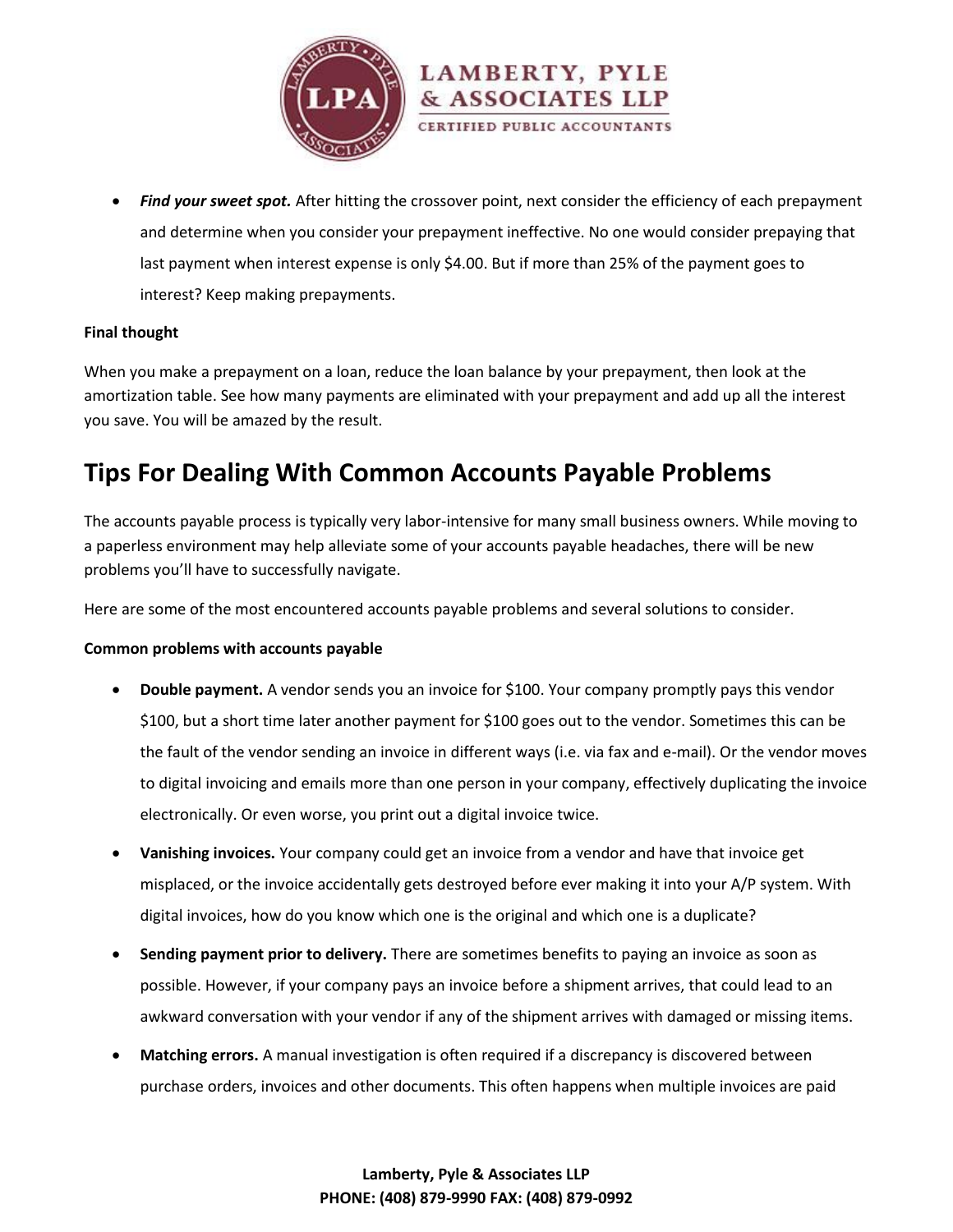

with one check, and the breakout of the invoices does not fit on the check stub or other payment documentation. It gets more complicated if your supplier applies payments haphazardly creating a past due account, all while you continue to pay the bills.

#### **What you can do**

- **Update your internal controls.** Have your A/P team help update internal processes and document how invoices should be handled. Pay special attention to separation of duties and full use of purchase orders to ensure invoices are accurate.
- **Have one inbox for A/P.** All e-mails with invoices should go to one inbox. This will help reduce the chances that an invoice will be received or paid twice. Limit access to this billing address.
- **Limit access to cash accounts.** It's more important than ever for someone without authorization to your company's cash accounts to review bank reconciliations. Not only will this help to potentially uncover erroneous payments, but it could also help to uncover potential fraud that is occurring in your company.
- **Track key performance indicators.** Create a report each month of all unpaid invoices and another report that shows payments made. Explore bank security features to identify duplicate payments and allows you to control checks that are confirmed for payment. Use your accounting software help identify duplicate dollar amounts and duplicate invoice numbers.
- **Be cautious with ACH.** Giving a vendor automatic access to your firm's checking account needs to be tightly controlled. Explore ways to ensure you are reviewing these auto payments on a timely basis and that you are receiving supporting invoicing of these payments.

Please call if you have any questions about improving your business's accounts payable process.

# **The Tweet Worth \$2.9 Million!**

## **Understanding the world of NFTs**

The collectibles industry used to be defined by classic keepsakes such as stamps, coins, and trading cards. Today, a new kind of collectible called non-fungible tokens (NFTs) has exploded in popularity. From music to digital game pieces, NFTs are digital assets that sometimes sell for millions of dollars. Twitter co-founder Jack Dorsey [sold his first-ever Tweet](https://www.cnbc.com/2021/03/22/jack-dorsey-sells-his-first-tweet-ever-as-an-nft-for-over-2point9-million.html) as an NFT for \$2.9 million!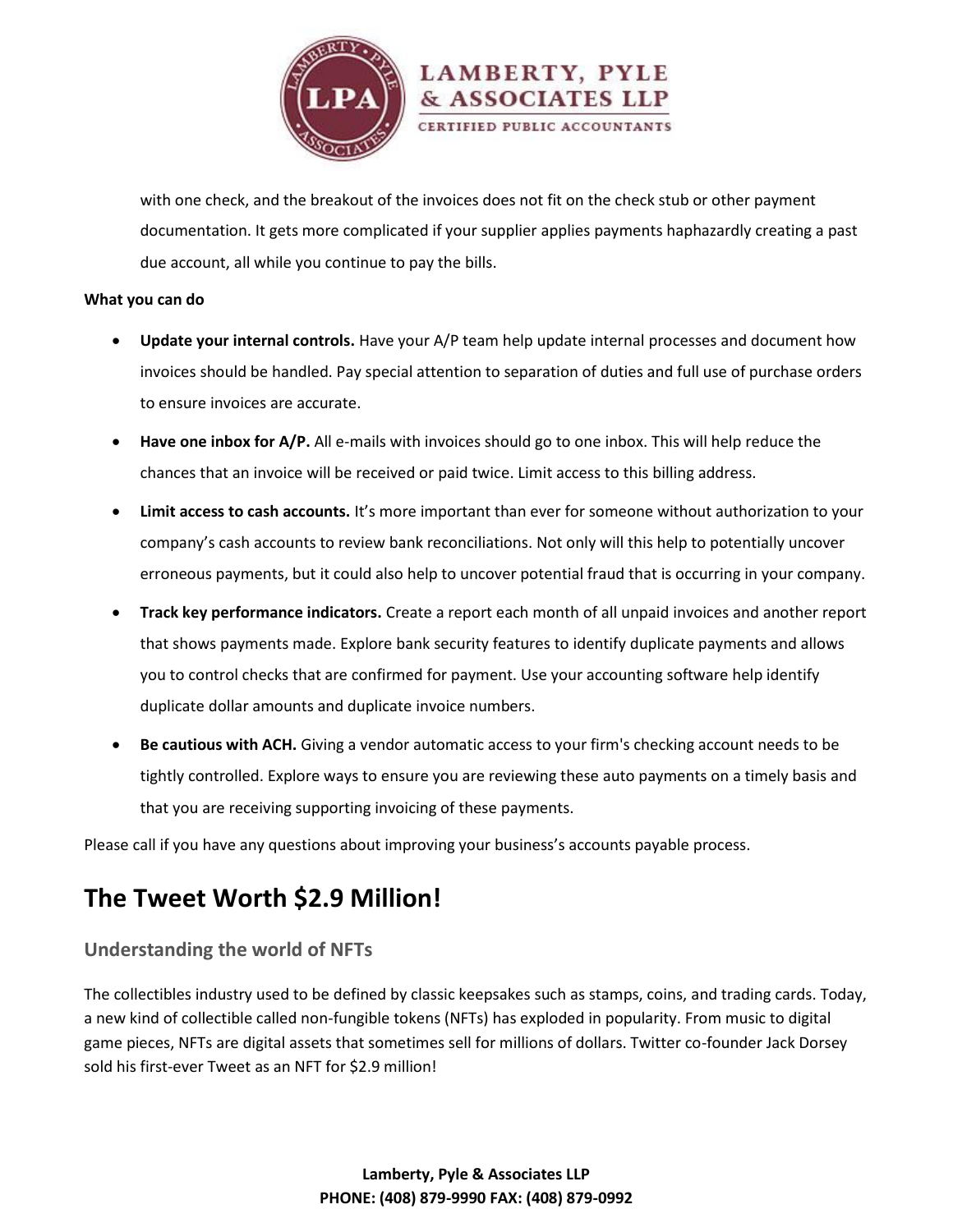

But is there any substance behind the hype? And what does it mean for you?

#### **Understanding NFTs**

NFTs offer a blockchain-created certificate of authenticity for any digital asset. This asset can be a piece of music, a token for a popular game, or a piece of digital art. To understand an NFT, consider its components:

*Non-Fungible...*Where cryptocurrency like a Bitcoin is designed to be readily tradable (fungible), non-fungible is just the opposite. There is one and only one of it.

*Token...*In this case the non-fungible identification is attached to a specific digital asset or token.

Therefore, each NFT is unique and can readily solve the problem of users creating multiple copies of a digital asset. In effect, Jack Dorsey's original tweet cannot be copied or duplicated because of NFT technology!

#### **Why NFTs are popular**

Traditional artists rely on auction houses and galleries to sell their work. These galleries and auction houses authenticate the work as original. Now artists can sell digital works at the same prices as rare works of art by using NFTs to do the authentication work for them. It is so popular now that even companies are getting in on the action. For example, a Charmin digital brand was auctioned off to raise funds for charity.

#### **Why some NFTs are so expensive**

Just like physical collectibles, there's a market for NFTs. Current NFT buyers tend to be tech workers and entrepreneurs who understand the intricacies of purchasing digital goods. Artists are also dipping their toe into the NFT waters. For instance, superstar artists like King of Leon and Steve Aoki have sold NFTs for millions of dollars. Just imagine if your favorite musician decided to record an exclusive piece of music and then only sell 100 copies of the song. How much would you pay?

#### **What you need to know**

Here's what you need to know about getting involved with NFTs:

- **Large cash outlay not necessary to invest.** There are multiple NFT marketplaces where you can get involved as a buyer without getting into 5- and 6-figure bidding battles. Some of the more popular marketplaces are Opensea, Rarible, SuperRare and Nifty Gateway.
- **Beware of fees to create NFTs.** If you want to create your own NFT, you'll likely spend hundreds of dollars in various fees to make your own tokens. If you end up selling your tokens, you may be able to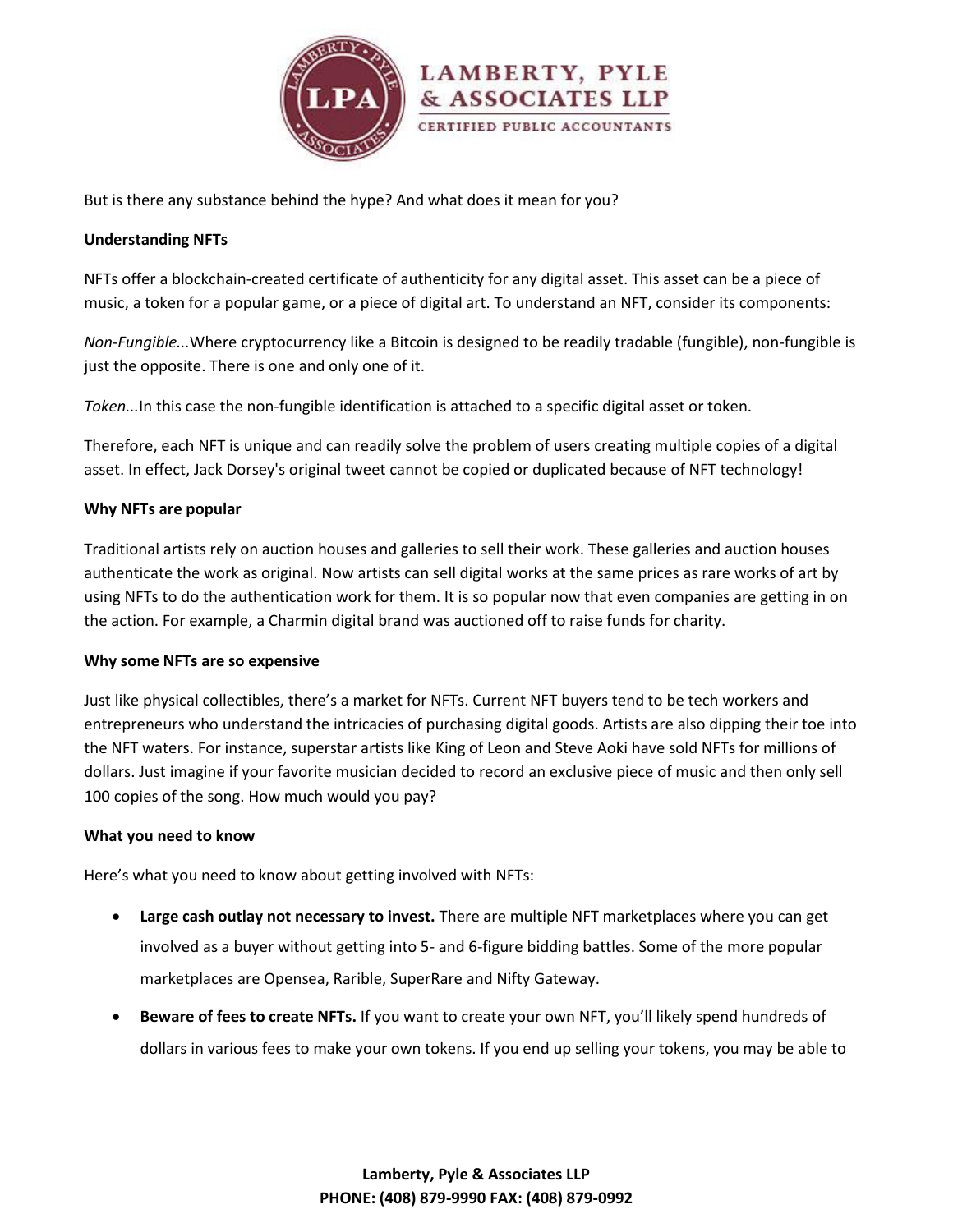

cover the cost of these initial fees. If you struggle to sell your tokens, however, you'll end up eating the cost of creating the tokens.

- **Do your research.** Since NFTs are so new, there isn't a lot of history to judge its performance. As with any investment, you could either make a fortune, lose everything you invested, or end up somewhere in between. And these digital assets are treated just like other property, so you would pay capital gains taxes if you sold an NFT at a profit.
- **NFTs require power.** NFTs use blockchain technology. Blockchain technology requires power. Lots of it. There is growing concern on the energy usage for this new digital marketplace and whether it is sustainable.

Because NFTs are becoming so popular, so fast, many experts are leery of what the world of NFTs will look like in the future. Regulation is currently lacking, and legal precedence is unclear. While blockchain technology can verify your purchase, does owning the NFT of something really mean you own the asset? Will NFTs stand up in court? These are some of the questions being asked without concrete answers.

# **Ideas to Help Onboard New Employees**

With today's competitive labor market, it's important that your company has an onboarding system ready to go when you get a prospective employee to say "Yes!" to joining your company. Here are some ideas:

- **Engage before day one.** Once a contract is signed or a verbal acceptance given, candidates may still be hearing from other companies that they have interviewed with and could easily rescind their acceptance. So keep your company front of mind until day one by making periodic check-ins to answer any questions and ensure your new employee knows what to bring and do on their first day of work.
- **Immediately schedule one-on-one meetings with the supervisor.** A study by Microsoft Analytics found that employees who got little or no one-on-one time with direct managers were more likely to be disengaged. Similarly in a LinkedIn survey, 72 percent of respondents said that such one-on-one time was the most important part of their onboarding process. Whether these meetings take place in person or virtually, consider scheduling several one-on-one meetings with the new employee's manager throughout the first few months of employment.
- **Schedule meetings with other team members.** In addition to scheduling one-on-one meetings with the new employee's supervisor, consider scheduling meetings with other team members. These meetings

**Lamberty, Pyle & Associates LLP PHONE: (408) 879-9990 FAX: (408) 879-0992**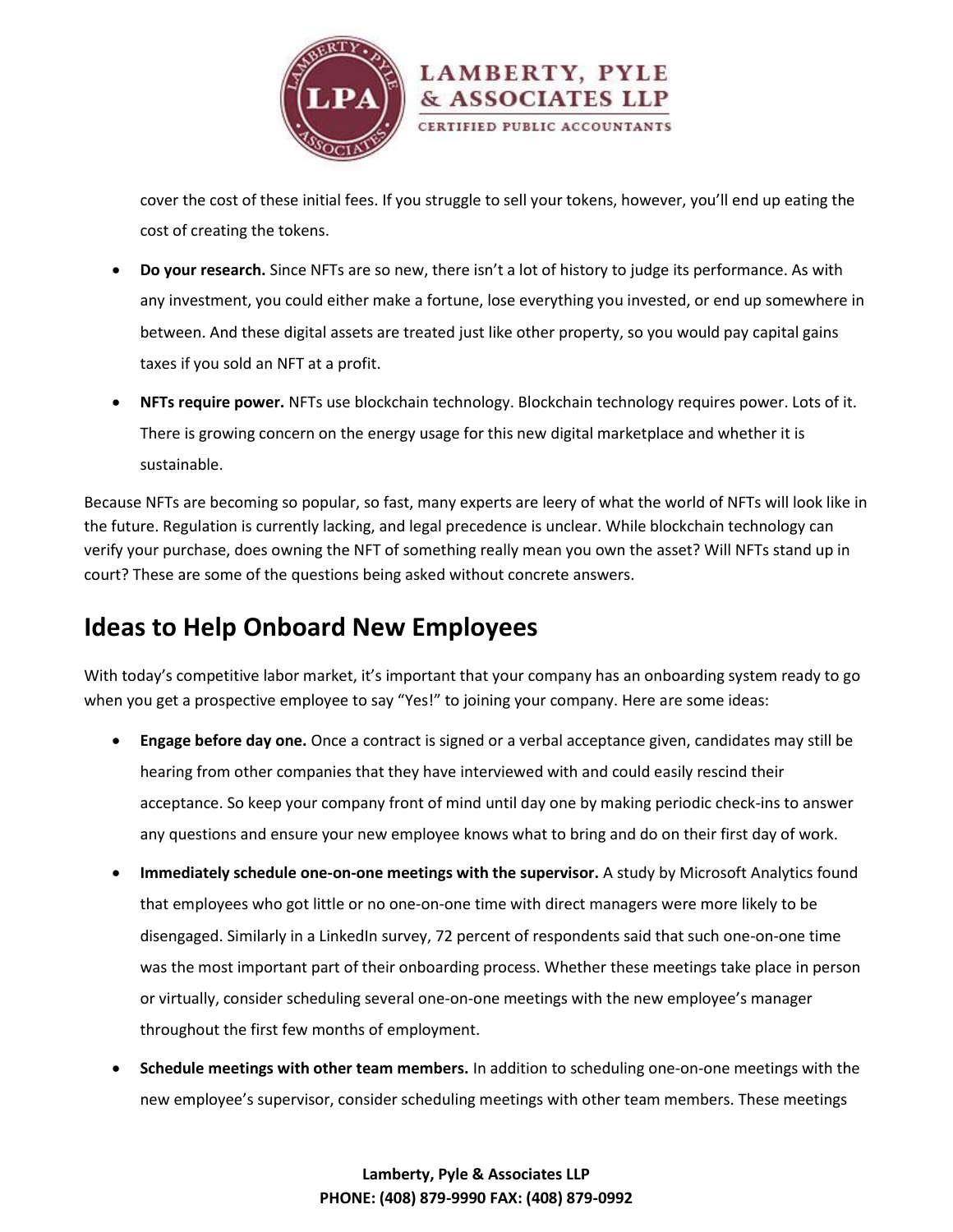

will help the new employee further develop more personal connections with people throughout the company.

- **Ensure equipment arrives on time.** With widespread supply chain disruptions still plaguing many industries, double-check with your suppliers that all necessary equipment arrives and is set up and tested prior to your new employee's first day.
- **Develop milestones.** Many new employees are unsure of their performance during the initial months of a new job. To help both the employee understand how they are doing and to give your business an idea of what tasks you want your new employee to be responsible for, consider developing a list of milestones to ensure the new employee is being properly utilized.

# **IRS Backlog of Historical Proportions**

## **What you need to know if one of your tax returns is stuck**

The IRS is coping with a backlog of historical proportions and it is impacting millions of taxpayers. According to IRS sources, as of July 31, there are still over 13 million tax returns that are to be processed. The nearly unprecedented delay is being attributed to the COVID-19 pandemic, under staffing at the IRS, and a slew of recent tax law changes. The challenge is how to navigate the IRS notices if you are caught up in this mess.

## **Complicating your tax life**

- You've filed for an extension via mail, but the IRS says you haven't filed your return yet and issues notices and penalties.
- You keep getting letters from the IRS after responding to initial inquiries.
- You filed your tax return on time, but the IRS says it doesn't have your return, even though you may have received a confirmation.

## **What you can do**

While you may not be able to get your tax return processed any faster, there are steps you can take to stay informed and make it easier for the IRS to work with your tax situation:

 **Track your refund status.** The IRS has developed an online tool, "Where's My Refund?" that can provide updates. Find it at [https://www.irs.gov/refunds.](https://www.irs.gov/refunds)